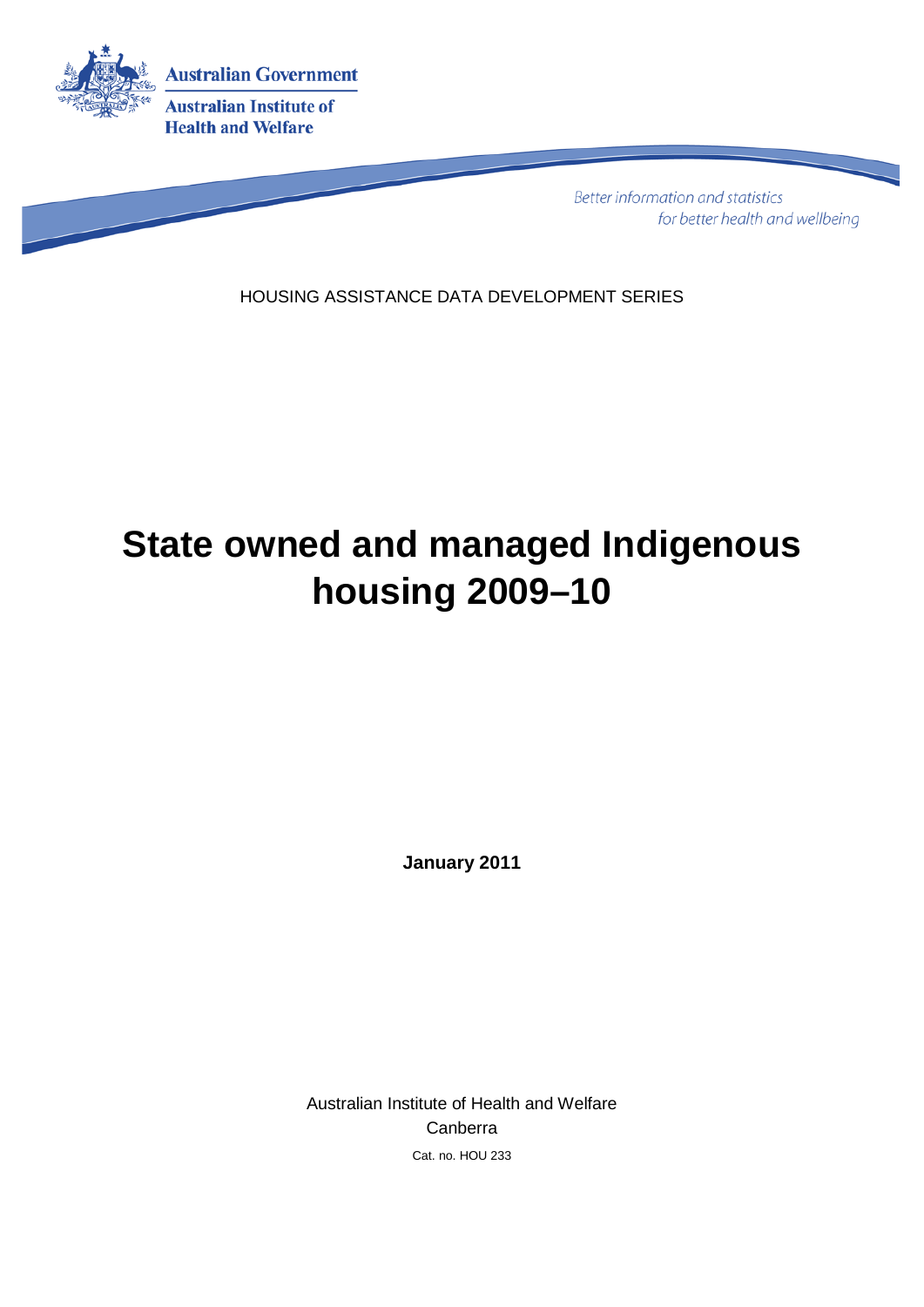### *better information and statistics for better health and wellbeing.* **The Australian Institute of Health and Welfare is Australia's national health and welfare statistics and information agency. The Institute's mission is**

© Australian Institute of Health and Welfare 2011

This work is copyright. Apart from any use as permitted under the *Copyright Act 1968*, no part may be reproduced without prior written permission from the Australian Institute of Health and Welfare. Requests and enquiries concerning reproduction and rights should be directed to the Head of the Communications, Media and Marketing Unit, Australian Institute of Health and Welfare, GPO Box 570, Canberra ACT 2601.

This publication is part of the Australian Institute of Health and Welfare's Housing assistance data development series A complete list of the Institute's publications is available from the Institute's website <www.aihw.gov.au>.

ISBN 978-1-74249-120-2

#### **Suggested citation**

Australian Institute of Health and Welfare 2011. State owned and managed Indigenous housing 2009–10. Cat. no. HOU 233. Canberra: AIHW. <www.aihw.gov.au/housing/assistance>.

### **Australian Institute of Health and Welfare**

Board Chair Hon. Peter Collins, AM, QC

**Director** David Kalisch

Any enquiries about or comments on this publication should be directed to: Housing Unit Australian Institute of Health and Welfare GPO Box 570 Canberra ACT 2601 Phone: (02) 6244 1107 Email: housing@aihw.gov.au

Published by the Australian Institute of Health and Welfare

#### **Please note that there is the potential for minor revisions of data in this report. Please check the online version at <www.aihw.gov.au> for any amendments.**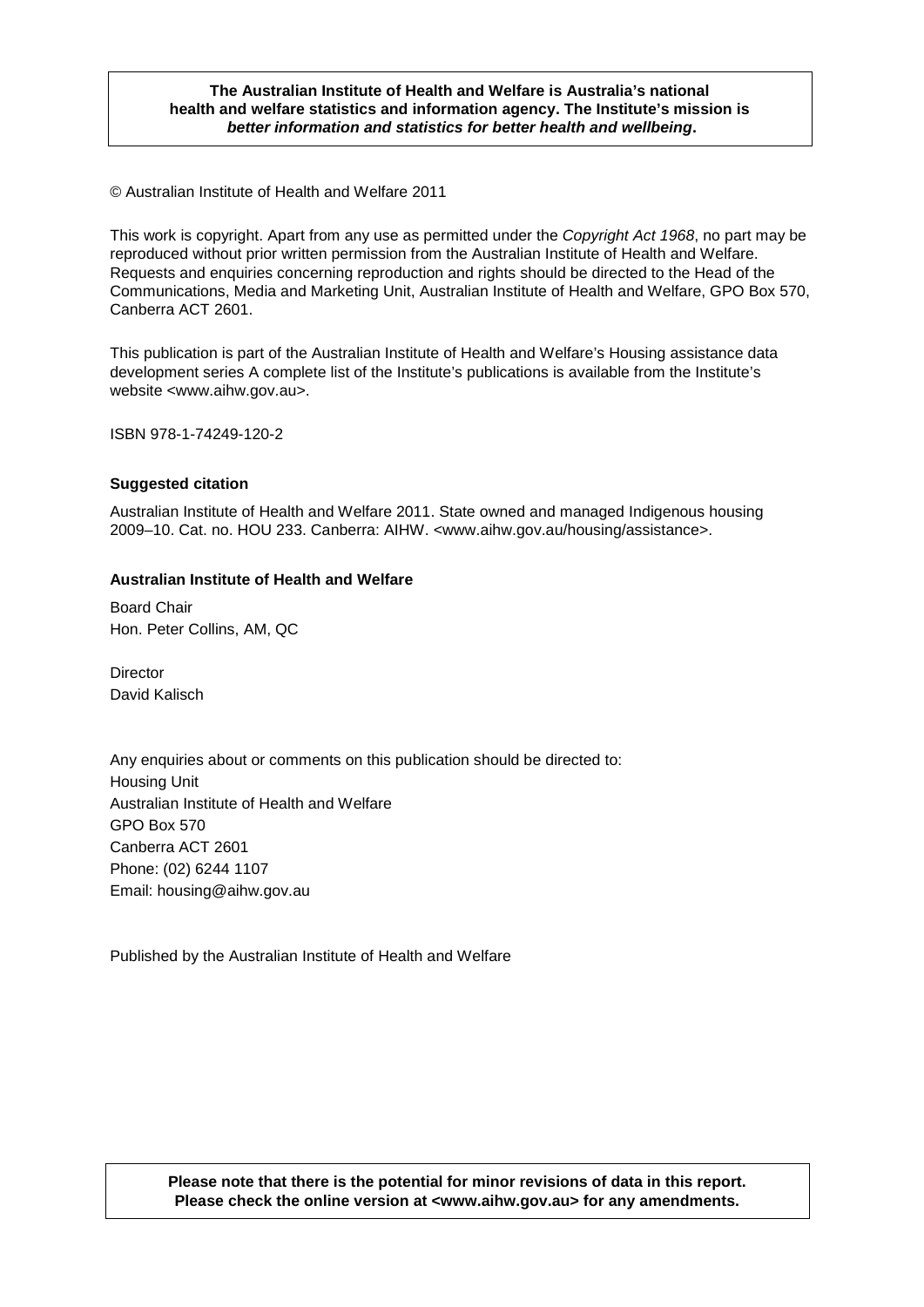## **Contents**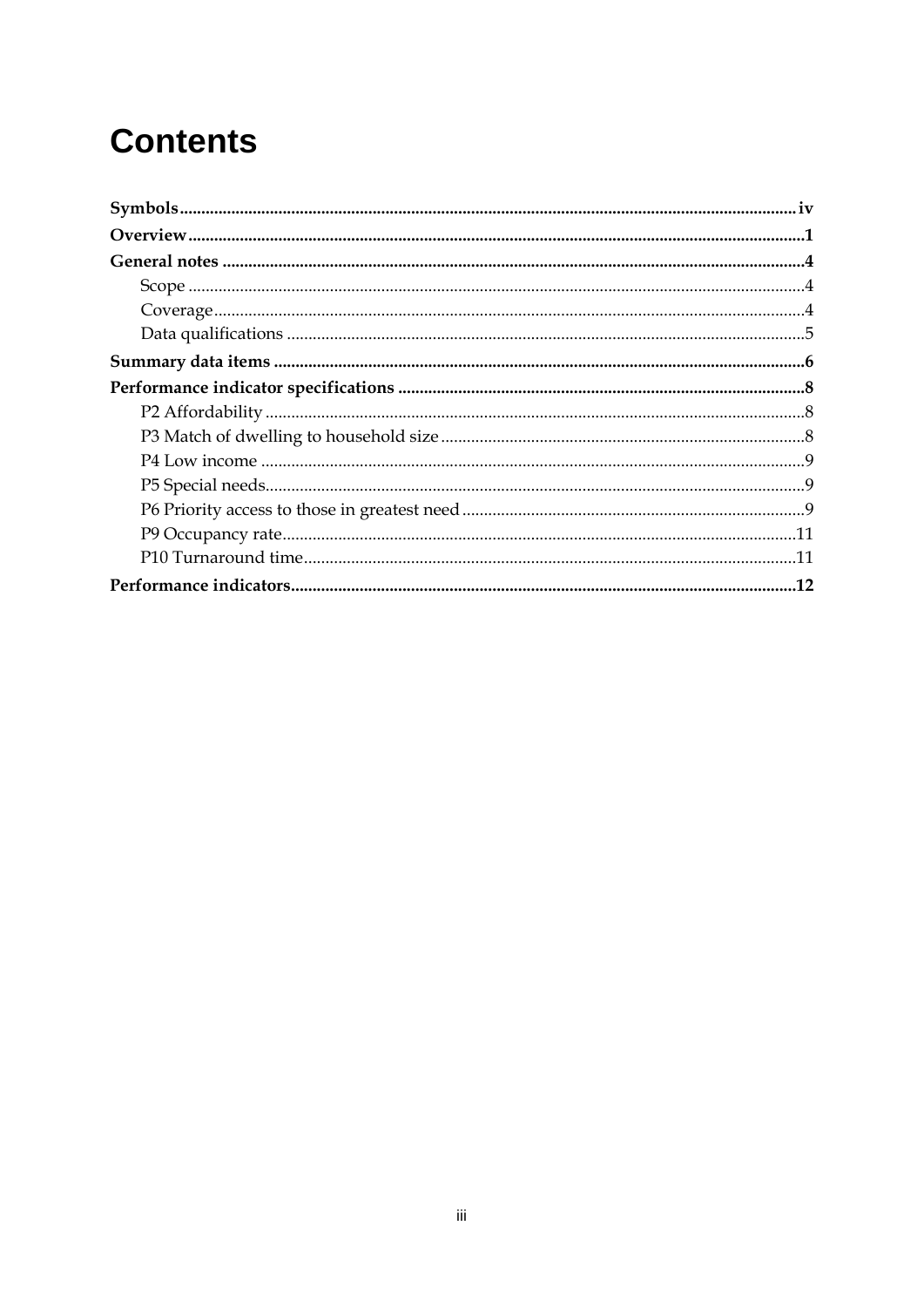# **Symbols**

- . . not applicable
- n.a. not available
- n.p. not provided
- n.r. not reported
- no. number
- \$ Australian dollars
- % per cent
- '000 thousands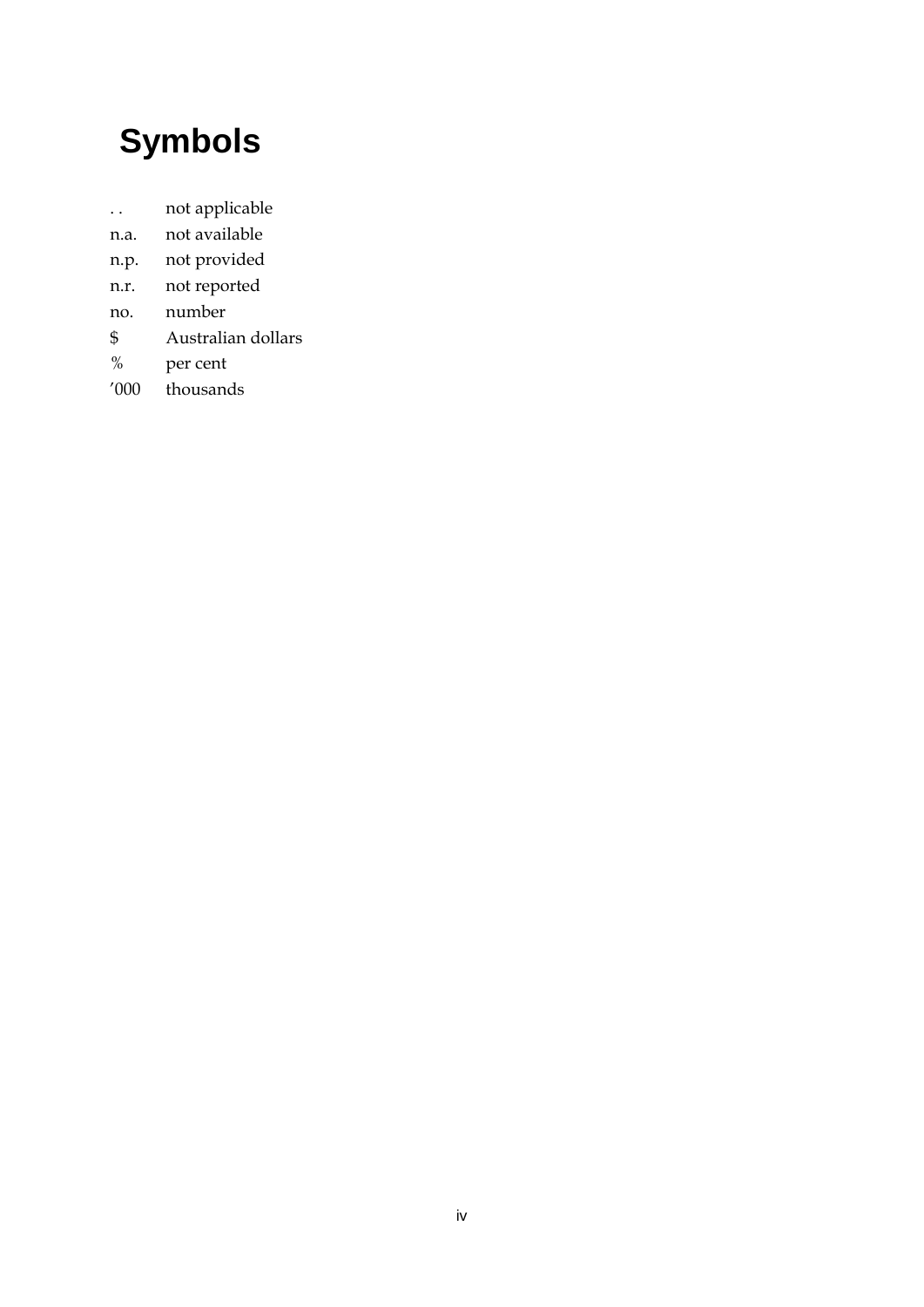## **Overview**

This publication presents results from the 2009–10 state owned and managed Indigenous housing data collection. At 30 June 2010 there were 11,952 dwellings in state owned and managed Indigenous housing (SOMIH), over 97% of which were classified by jurisdictions as tenantable (Table 1.1).

|                            | <b>NSW</b> | Vic             | Qld   | WA    | <b>SA</b> | Tas | АСТ             | <b>NT</b>       | Total  |
|----------------------------|------------|-----------------|-------|-------|-----------|-----|-----------------|-----------------|--------|
| Total dwellings            | 4,201      | $\sim$ $\sim$   | 3.318 | 2,187 | 1.897     | 349 | $\sim$ $\sim$   | . .             | 11,952 |
| Total tenantable dwellings | 4.200      | $\cdot$ $\cdot$ | 3.177 | 2.102 | 1.875     | 344 | $\cdot$ $\cdot$ | $\cdot$ $\cdot$ | 11,698 |

|  | Table 1.1: Number of dwellings and tenantable dwellings, at 30 June 2010 |  |
|--|--------------------------------------------------------------------------|--|
|  |                                                                          |  |

There were 11,451 households assisted in SOMIH at 30 June 2010; occupying 96% of all housing stock; 1,069 of these households were allocated a dwelling in SOMIH during 2009–10 (Table 1.2).

| Table 1.2: Total and new households and occupancy rate, at 30 June 2010 |  |
|-------------------------------------------------------------------------|--|
|-------------------------------------------------------------------------|--|

|                                                  | <b>NSW</b> | Vic             | Qld   | WA    | SΑ    | Tas  | ACT       | ΝT              | Total  |
|--------------------------------------------------|------------|-----------------|-------|-------|-------|------|-----------|-----------------|--------|
| <b>Total households</b>                          | 4,122      | $\cdot$ $\cdot$ | 3.147 | 2.088 | 1.753 | 341  | $\cdot$ . | $\cdot$ $\cdot$ | 11,451 |
| Total new households assisted<br>$(2009 - 10)$   | 362        | $\cdot$ .       | 314   | 226   | 141   | 26   | $\sim$    | $\sim$ $\sim$   | 1,069  |
| Occupancy rate of rental housing<br>stock $(\%)$ | 98.1       | $\cdot$ $\cdot$ | 94.8  | 95.5  | 92.4  | 97.7 | $\cdot$ . | $\cdot$ .       | 95.8   |

In 2009–10, the Canadian National Occupancy Standard (CNOS) was used to calculate the required bedrooms for each household, meaning that results are not comparable with previous years where the Proxy Occupancy Standard was used. Furthermore, the use of the CNOS and the change in definition of overcrowding as 'requiring one or more additional bedrooms' has resulted in an increase of the estimation of overcrowding and underutilisation in 2009–10. At 30 June 2010, 10% of all households were defined to be overcrowded. Over half (61%) of all households were living in under-utilised dwellings according to national standards (Table 1.3).

#### **Table 1.3: Match of dwelling to household size, at 30 June 2010 (per cent)(a)**

|                                                    | <b>NSW</b> | Vic. | Qld  | WA   | SΑ   | Tas  | <b>ACT</b>      | ΝT              | Total             |
|----------------------------------------------------|------------|------|------|------|------|------|-----------------|-----------------|-------------------|
| Proportion of households with<br>overcrowding      | 3.3        |      | 14.6 | 12.3 | 11.0 | 4.9  | $\cdot$ $\cdot$ | $\cdot$ .       | 10.2 <sub>1</sub> |
| Proportion of households with under<br>utilisation | 76.1       |      | 51.1 | 52.6 | 64.0 | 70.2 | $\cdot$ .       | $\cdot$ $\cdot$ | 60.9              |

(a) Households for which relevant details could not be determined are excluded.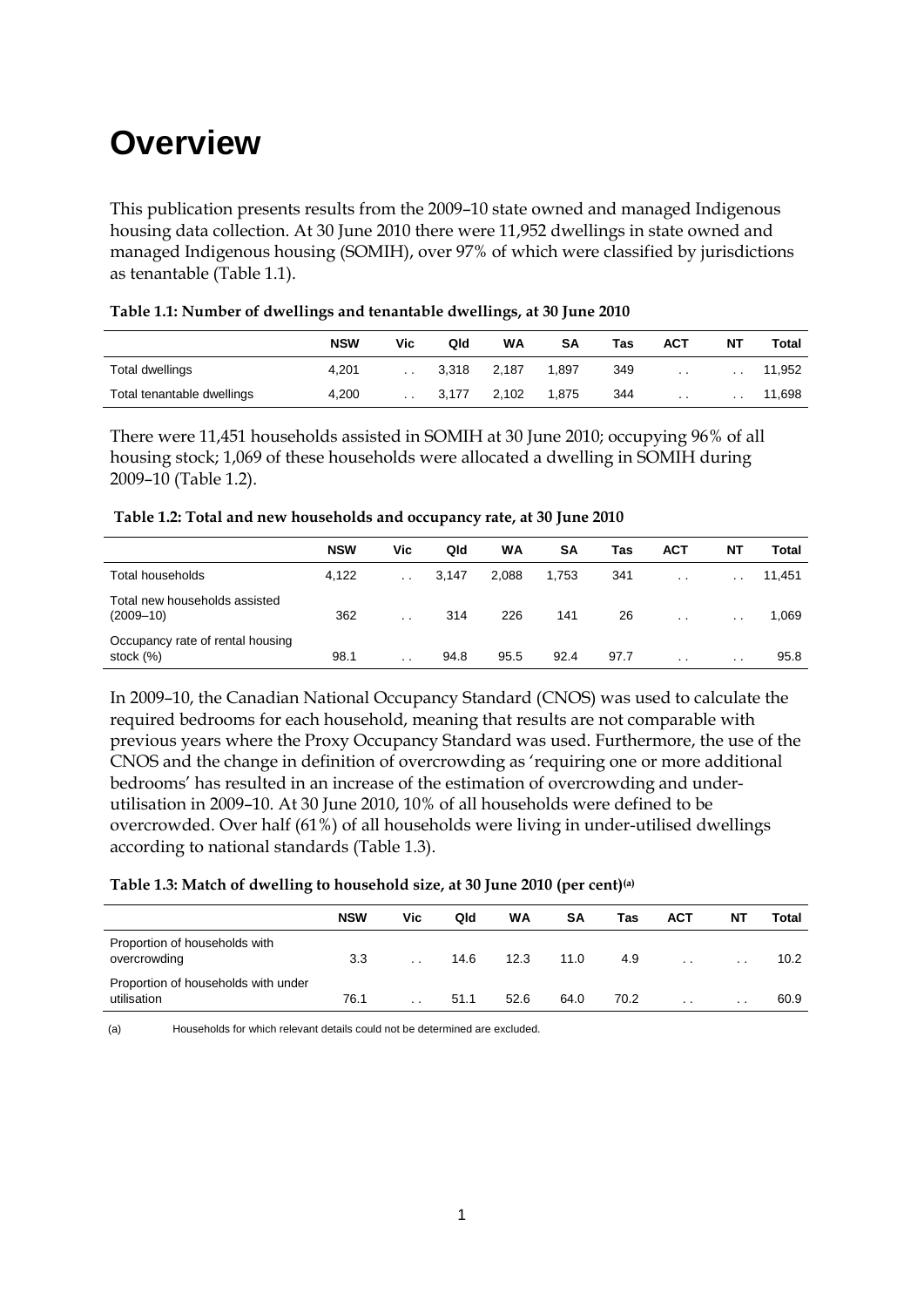For the year ending 30 June 20[1](#page-0-0)0, 51% of newly assisted households were special needs<sup>1</sup> households (Table 1.4). In 2009–10, 56% of newly assisted households across Australia were to those in greatest need<sup>[2](#page-5-0)</sup>. Households can be correctly classified by jurisdictions as being in greatest need at time of allocation as well as a special needs household.

|                                                                  | <b>NSW</b> | Vic                  | Qld  | WA   | SA   | Tas  | <b>ACT</b>      | ΝT        | Total |
|------------------------------------------------------------------|------------|----------------------|------|------|------|------|-----------------|-----------|-------|
| Proportion of new allocations to<br>those with special needs (%) | 52.2       | $\cdot$ .            | 56.7 | 38.5 | 55.3 | 61.5 | $\cdot$ .       | $\cdot$ . | 51.3  |
| Total new allocations to those with<br>special needs             | 189        | $\cdot$ .            | 178  | 87   | 78   | 16   | $\cdot$ $\cdot$ | $\cdot$ . | 548   |
| Proportion of new allocations to<br>those in greatest need (%)   | 34.8       | $\ddot{\phantom{0}}$ | 75.8 | 48.0 | 88.7 | n.a. | $\cdot$ .       | $\cdot$ . | 55.9  |
| Total new allocations to those in<br>greatest need               | 126        | $\cdot$ .            | 238  | 108  | 125  | n.a. |                 | . .       | 597   |

**Table 1.4: New allocations to households with special needs and in greatest need, 2009–10(a)**

(a) Households for whom criteria required to determine special need status (that is disability household status, or the age of the main tenant) are unknown, have been excluded from this indicator.

During 2009–10, 597 new allocations were given to those in greatest need (Table 1.4) however there were still over 11,635 applicants on the waiting list at 30 June 2010, with 4,011 of these in greatest need (Table 1.5).

|                                                                    | <b>NSW</b> | Vic             | Qld   | WA    | SΑ    | Tas | <b>ACT</b>      | NT <sup>(a)</sup> | Total  |
|--------------------------------------------------------------------|------------|-----------------|-------|-------|-------|-----|-----------------|-------------------|--------|
| Total applicants on waiting list                                   | 2.175      |                 | 4.661 | 2.802 | 1.812 | 185 | $\cdot$ $\cdot$ |                   | 11.635 |
| Total new applicants on waiting list<br>who have a 'greatest need' | 494        | $\cdot$ $\cdot$ | 2.834 | 584   | 99    | O   | $\cdot$ $\cdot$ | . .               | 4.011  |

(a) The number of new tenancies allocated to households with special needs are not comparable with other jurisdictions as some households with disability are not included.

Low income households<sup>[3](#page-5-1)</sup> accounted for 95% of all households (for whom income and tenancy composition details are known) in SOMIH. At 30 June 2010, less than one per cent of all low income households were in rental stress, defined as paying more than 30% of their gross income in rent (Table 1.6). Almost all (98%) of these low income households paid less than 25% of their income in rent, with 37% of households paying less than 20%.

<u>.</u>

Special needs households in SOMIH are households that have either a household member with disability, a principal tenant aged 24 years or under, or 55 years and over.

<span id="page-5-0"></span><sup>2</sup> Greatest need households are defined as low income households that at the time of allocation were either homeless, in housing inappropriate to their needs, or in housing that is adversely affecting their health or placing their life and safety at risk, or that have very high rental housing costs.

<span id="page-5-1"></span><sup>3</sup> A low income household is defined as a household in the bottom two quintiles of equivalised gross household income, excluding Commonwealth Rent Assistance.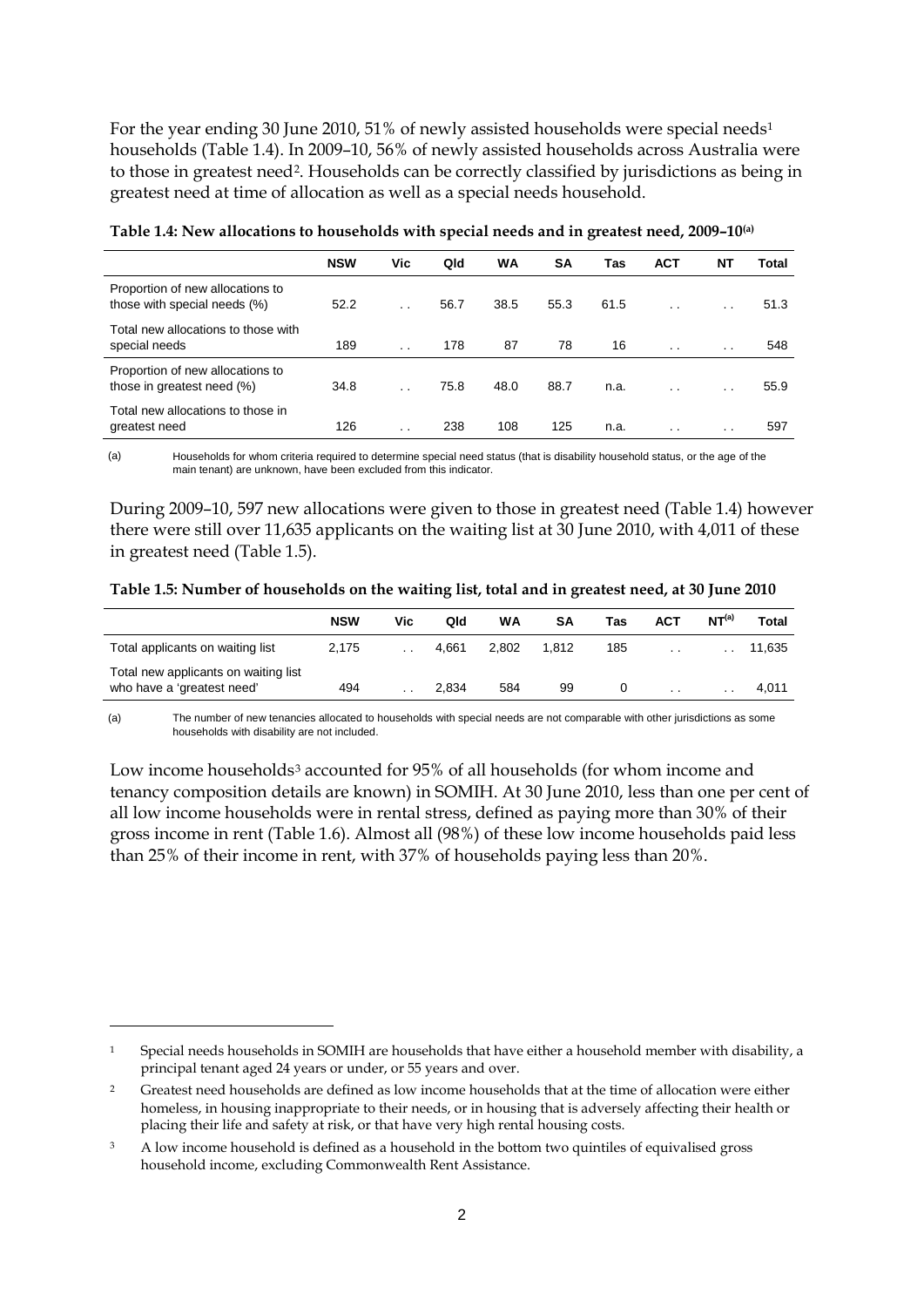|                                                                                                 | <b>NSW</b> | Vic                  | Qld   | <b>WA</b> | <b>SA</b> | <b>Tas</b> | <b>ACT</b>           | <b>NT</b>            | <b>Total</b> |
|-------------------------------------------------------------------------------------------------|------------|----------------------|-------|-----------|-----------|------------|----------------------|----------------------|--------------|
| Total low income households for<br>whom income details are known                                | 2,617      | $\ddot{\phantom{0}}$ | 2,910 | 2,016     | 1,566     | 277        | $\ddot{\phantom{0}}$ | $\ddot{\phantom{0}}$ | 9,386        |
|                                                                                                 |            |                      |       |           | Per cent  |            |                      |                      |              |
| Low income households as a<br>proportion of all households                                      | 98.7       | $\ddot{\phantom{0}}$ | 92.7  | 96.9      | 91.5      | 94.5       |                      | $\ddot{\phantom{0}}$ | 95.0         |
| Proportion of low income<br>households paying 20% or less of<br>income in rent                  | 15.1       | $\ddot{\phantom{0}}$ | 36.5  | 66.4      | 39.0      | 32.9       | $\ddot{\phantom{0}}$ | $\ddot{\phantom{0}}$ | 37.3         |
| Proportion of low income<br>households paying >20% but not<br>more than 25% of income in rent   | 83.8       | $\cdot$ .            | 63.2  | 29.2      | 57.3      | 56.3       |                      | . .                  | 60.4         |
| Proportion of low income<br>households paying >25% but not<br>more than 30% of income in rent   | 1.0        | $\ddot{\phantom{0}}$ | 0.3   | 2.5       | 1.5       | 10.8       | $\cdot$ .            | $\ddot{\phantom{0}}$ | 1.5          |
| Proportion of low income<br>households paying more than<br>30% of their gross income in<br>rent | 0.1        | . .                  | 0.0   | 2.0       | 2.2       | 0.0        | $\cdot$ .            | . .                  | 0.8          |

**Table 1.6: Affordability for low income households in SOMIH, at 30 June 2010 (a)**

*Notes*

-

All Households for which gross household income and household member ages (used to determine equivalised household income) could not be determined are excluded.

Of the households housed in SOMIH, 79% were rebated<sup>[4](#page-5-1)</sup>. The average weekly rental subsidy for rebated households was \$123 (Table 1.7).

|                                                             | <b>NSW</b> | Vic | Qld   | WA   | SΑ    | Tas  | ACT             | ΝT              | Total |
|-------------------------------------------------------------|------------|-----|-------|------|-------|------|-----------------|-----------------|-------|
| Proportion of households rebated<br>(%)                     | 64.7       |     | 90.8  | 77.9 | 92.1  | 81.5 | $\cdot$ $\cdot$ | $\cdot$ $\cdot$ | 79.0  |
| Average weekly rental subsidy per<br>rebated household (\$) | 105.6      | . . | 158.7 | 92.6 | 124.1 | 99.4 | $\cdot$ $\cdot$ | $\cdot$ $\cdot$ | 123.1 |

### **Table 1.7: Proportion of households rebated and average rebate amount, at 30 June 2010**

<sup>4</sup> A rebated household is one in state owned and managed Indigenous housing assessed by the State Housing Authority as eligible to pay less than the market rent value of the dwelling.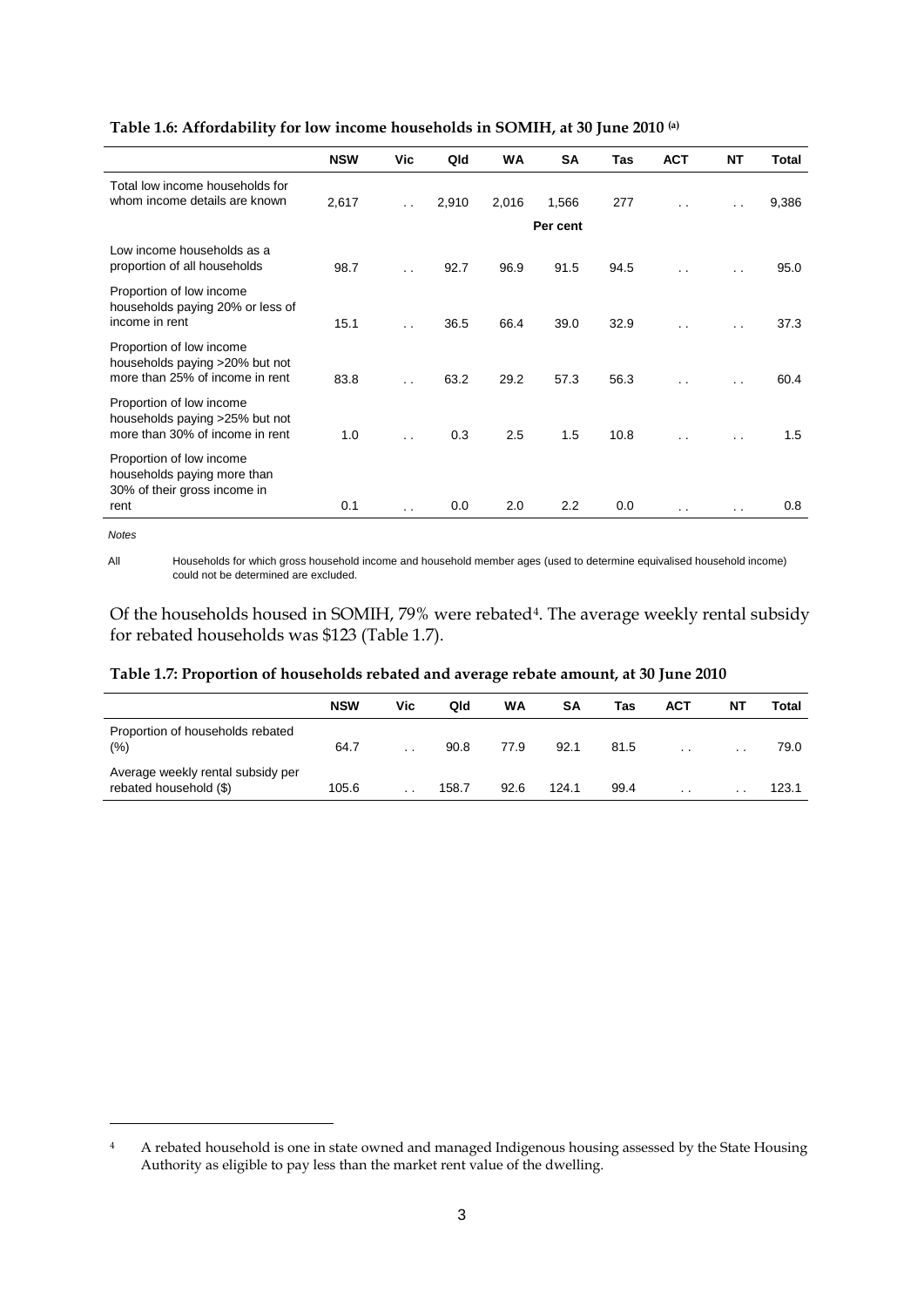# **General notes**

This publication presents results from the 2009–10 state owned and managed Indigenous housing data collection. More complete analysis of these results will be available in the forthcoming AIHW publication, *Housing assistance in Australia 2011.*

## **Scope**

State owned and managed Indigenous housing (SOMIH) is administered by state and territory governments and is targeted at households with at least one Indigenous member.

The data reported here relate to households residing in state owned and managed Indigenous dwellings where the dwelling is either:

- owned by the housing authority; or
- leased from the private sector or other housing program areas and used for provision of state owned and managed Indigenous housing.

This collection aims to exclude properties administered under community housing programs and crisis and emergency accommodation programs for people who are homeless or who are experiencing other crises. Therefore, properties leased to other program areas such as community housing, crisis accommodation and public rental housing are excluded.

Properties no longer under SOMIH administration at 30 June 2010, including properties demolished, sold or disposed of, and properties not yet available at 30 June 2010, such as those still under construction or being purchased are also excluded.

Results for the customer satisfaction indicators (P1 and P7) from the 2010 National Social Housing Survey, reported in the 2009–10 public rental housing tables, are not reported for SOMIH in this report. The 2010 NSHS only included public rental housing and community housing tenants, therefore the most recent customer satisfaction data for SOMIH is sourced from the 2007 NSHS. These results can be found online at

<http://www.aihw.gov.au/indigenous/housing/somih\_survey.cfm>.

## **Coverage**

SOMIH operates in all states except Victoria, which completed its transfer of tenancy management functions for Indigenous-specific housing to Aboriginal Housing Victoria during the 2009–10 financial year. The ACT is not included in SOMIH as it does not have a separately identified or funded Indigenous housing program.

Prior to 2009, Indigenous-specific housing programs in the Northern Territory were community managed and administered. During 2008-09, 4,096 dwellings, funded under the National Partnership Agreement for Remote Indigenous housing, were reclassified as remote public housing and are no longer managed by Indigenous Community Housing Organisations. Due to the particular management arrangements for these dwellings, they were not reported in either the 2008-09 Indigenous community housing or 2008-09 SOMIH collections. For 2009–10, where data are available, these dwellings will be separately reported with the Indigenous community housing collection.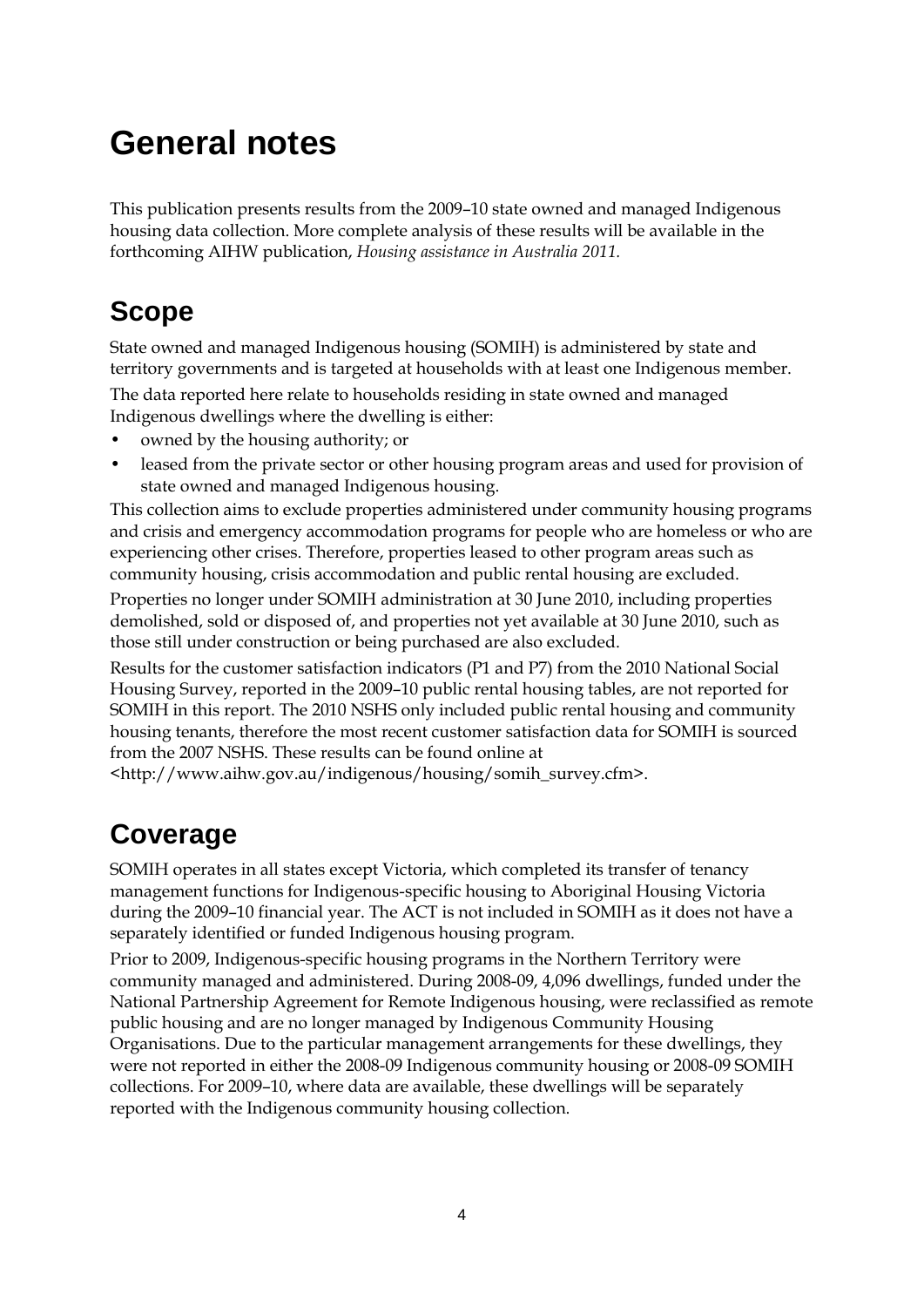## **Data qualifications**

### **Administrative data**

- Some known data quality issues are associated with the SOMIH administrative datasets when compared across jurisdictions (such as incomplete/missing information, out-ofdate information and coding errors).
- Data may be substituted or excluded in instances where the jurisdiction(s) have not captured all of the data required to produce an output. For example, where assessable income values are unavailable, gross income will be used as a proxy.
- The single/couple status of household members may be derived based on information that is available including household composition and age.
- Income information for some households not in receipt of a rental rebate may not be current, leading to over-estimation of the proportion of low income households in rental stress. Outputs produced using this data should be used with caution.
- Queensland has one waiting list for all social housing. Using this list to report against programs individually leads to an overestimate of the number of households waiting to be allocated a dwelling.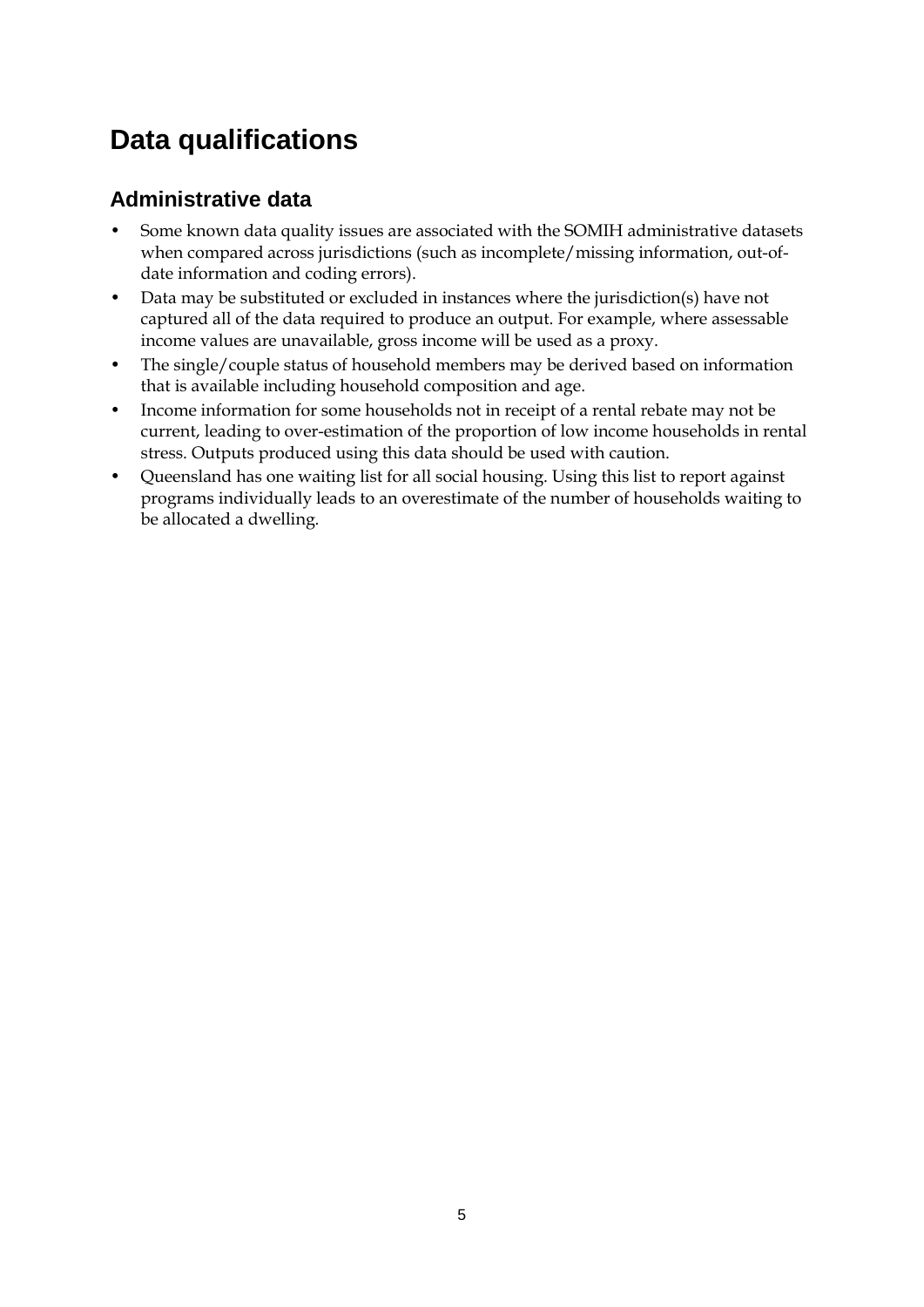# **Summary data items**

### **Table 2.1: State owned and managed Indigenous housing summary data, 2009–10**

|                 |                                                                                                     | <b>NSW</b> | <b>Vic</b>           | Qld   | <b>WA</b> | <b>SA</b> | <b>Tas</b> | <b>ACT</b>           | <b>NT</b>            | <b>Total</b> |
|-----------------|-----------------------------------------------------------------------------------------------------|------------|----------------------|-------|-----------|-----------|------------|----------------------|----------------------|--------------|
|                 | At 30 June 2010                                                                                     |            |                      |       |           |           |            |                      |                      |              |
| S <sub>0</sub>  | <b>Total households</b>                                                                             | 4,122      | $\ddot{\phantom{0}}$ | 3,147 | 2,088     | 1,753     | 341        | $\ddotsc$            | $\ddotsc$            | 11,451       |
| S <sub>1</sub>  | Total rebated households                                                                            | 2,667      | $\ddot{\phantom{0}}$ | 2,858 | 1,626     | 1,614     | 278        | $\ddot{\phantom{0}}$ | $\ddot{\phantom{0}}$ | 9,043        |
| LI <sub>5</sub> | Total number of households<br>with low income                                                       | 2,633      | $\ddot{\phantom{0}}$ | 2,912 | 2,021     | 1,603     | 323        | $\ddot{\phantom{0}}$ | $\ddot{\phantom{0}}$ | 9,492        |
|                 | For year ending 30 June 2010                                                                        |            |                      |       |           |           |            |                      |                      |              |
| S <sub>2</sub>  | Total new households                                                                                | 362        | $\ddotsc$            | 314   | 226       | 141       | 26         | $\ddot{\phantom{0}}$ | $\ddot{\phantom{0}}$ | 1,069        |
| S <sub>4</sub>  | Total number of transferred<br>households                                                           | 193        | $\ddot{\phantom{0}}$ | 96    | 129       | 62        | 21         | $\ddot{\phantom{0}}$ | $\ddot{\phantom{0}}$ | 501          |
|                 | At 30 June 2010                                                                                     |            |                      |       |           |           |            |                      |                      |              |
| S <sub>6</sub>  | New applicants on waiting list<br>who have a 'greatest need'                                        | 494        | $\ddotsc$            | 2,834 | 584       | 99        | 0          | $\ddot{\phantom{0}}$ | $\ddot{\phantom{0}}$ | 4,011        |
| S7              | Total applicants on waiting list                                                                    | 2,175      | $\ddotsc$            | 4,661 | 2,802     | 1,812     | 185        | . .                  | $\ddotsc$            | 11,635       |
| S <sub>8</sub>  | Total tenantable dwellings                                                                          | 4,200      | $\ddotsc$            | 3,177 | 2,102     | 1,875     | 344        | . .                  | $\ddot{\phantom{0}}$ | 11,698       |
| S9              | Total untenantable dwellings                                                                        | 1          | $\ddot{\phantom{a}}$ | 119   | 58        | 8         | 5          | $\ddot{\phantom{0}}$ | $\ddot{\phantom{0}}$ | 191          |
| S <sub>10</sub> | Total low income households<br>paying 20% or less of<br>assessable income in rent                   | 396        | $\ddot{\phantom{0}}$ | 1,061 | 1,338     | 611       | 91         | $\ddot{\phantom{0}}$ | $\ddot{\phantom{1}}$ | 3,497        |
| S <sub>11</sub> | Total low income households<br>paying >20% but not more<br>than 25% of assessable<br>income in rent | 2,192      | $\ddot{\phantom{0}}$ | 1,838 | 588       | 897       | 156        |                      |                      | 5,671        |
| S <sub>12</sub> | Total low income households<br>paying >25% but not more<br>than 30% of assessable<br>income in rent | 27         | $\ddot{\phantom{0}}$ | 8     | 50        | 24        | 30         | $\ddot{\phantom{0}}$ | $\ddot{\phantom{0}}$ | 139          |
| S <sub>13</sub> | Total low income households<br>paying more than 30% of<br>assessable income in rent                 | 2          | $\ddot{\phantom{0}}$ | 3     | 40        | 34        | 0          | $\ddot{\phantom{0}}$ |                      | 79           |
| S <sub>14</sub> | Total low income households<br>for whom income details are<br>known                                 | 2,617      | $\ddot{\phantom{0}}$ | 2,910 | 2,016     | 1,566     | 277        | $\ddot{\phantom{0}}$ | $\ddot{\phantom{0}}$ | 9,386        |
| S <sub>16</sub> | Total households with under-<br>utilisation                                                         | 2,001      |                      | 1,608 | 1,098     | 1,115     | 228        |                      | . .                  | 6,050        |
| S17             | Total dwellings in Major cities                                                                     | 1,759      | $\ddot{\phantom{0}}$ | 459   | 612       | 1,132     | $\sim$     | . .                  | $\ddot{\phantom{0}}$ | 3,962        |
| S18             | Total dwellings in Inner<br>regional Australia                                                      | 1,364      | $\sim$               | 623   | 175       | 142       | 291        | . .                  | $\ddot{\phantom{1}}$ | 2,595        |
| S <sub>19</sub> | Total dwellings in Outer<br>regional Australia                                                      | 838        | $\ddot{\phantom{0}}$ | 1,319 | 460       | 334       | 58         | $\ddot{\phantom{0}}$ | $\ddot{\phantom{1}}$ | 3,009        |
| S20             | Total dwellings in Remote<br>Australia                                                              | 208        | $\sim$               | 338   | 454       | 98        | 0          | $\sim$               | $\sim$ $\sim$        | 1,098        |

*(continued)*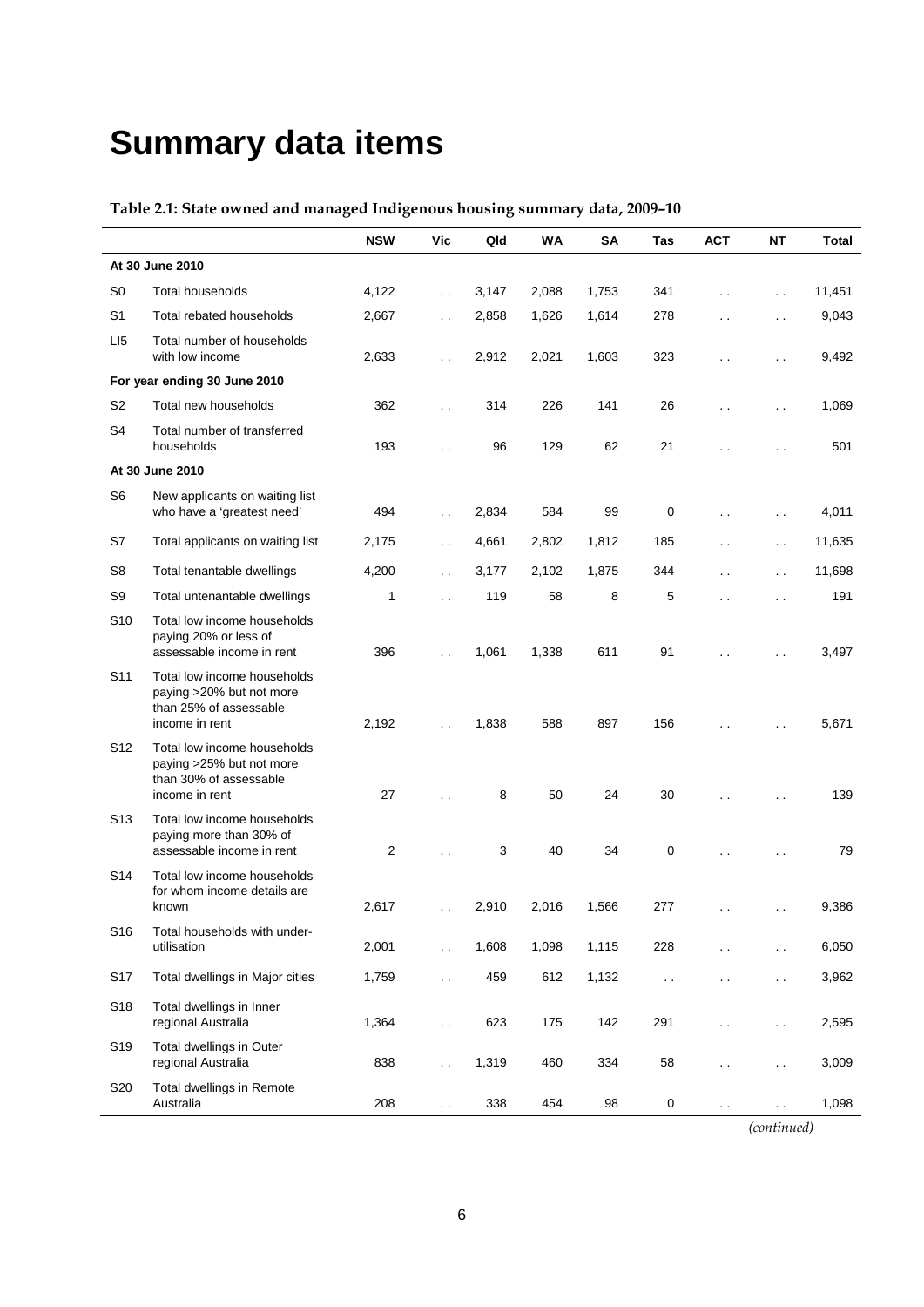| Table 2.1: (continued) State owned and managed Indigenous housing summary data, 2009-10 |  |  |  |  |
|-----------------------------------------------------------------------------------------|--|--|--|--|
|                                                                                         |  |  |  |  |

|                 |                                                   | <b>NSW</b> | Vic             | Qld | <b>WA</b>   | <b>SA</b> | Tas | <b>ACT</b>           | <b>NT</b>       | Total |
|-----------------|---------------------------------------------------|------------|-----------------|-----|-------------|-----------|-----|----------------------|-----------------|-------|
|                 | At 30 June 2010                                   |            |                 |     |             |           |     |                      |                 |       |
| S <sub>21</sub> | Total dwellings in Very remote<br>Australia       | 31         | $\cdot$ $\cdot$ | 579 | 485         | 191       | 0   | $\ddot{\phantom{0}}$ | $\cdot$ $\cdot$ | 1,286 |
| S <sub>22</sub> | Total dwellings in Migratory<br>areas             | 0          | $\cdot$ $\cdot$ | 0   | $\mathbf 0$ | 0         | 0   | $\ddot{\phantom{0}}$ | $\sim$          | 0     |
| S32             | Total dwellings undergoing<br>major redevelopment | 0          | $\cdot$ $\cdot$ | 22  | 27          | 14        | 0   | $\cdot$ $\cdot$      | $\cdot$ $\cdot$ | 63    |

Source: National housing assistance data repository, state owned and managed Indigenous housing 2009–10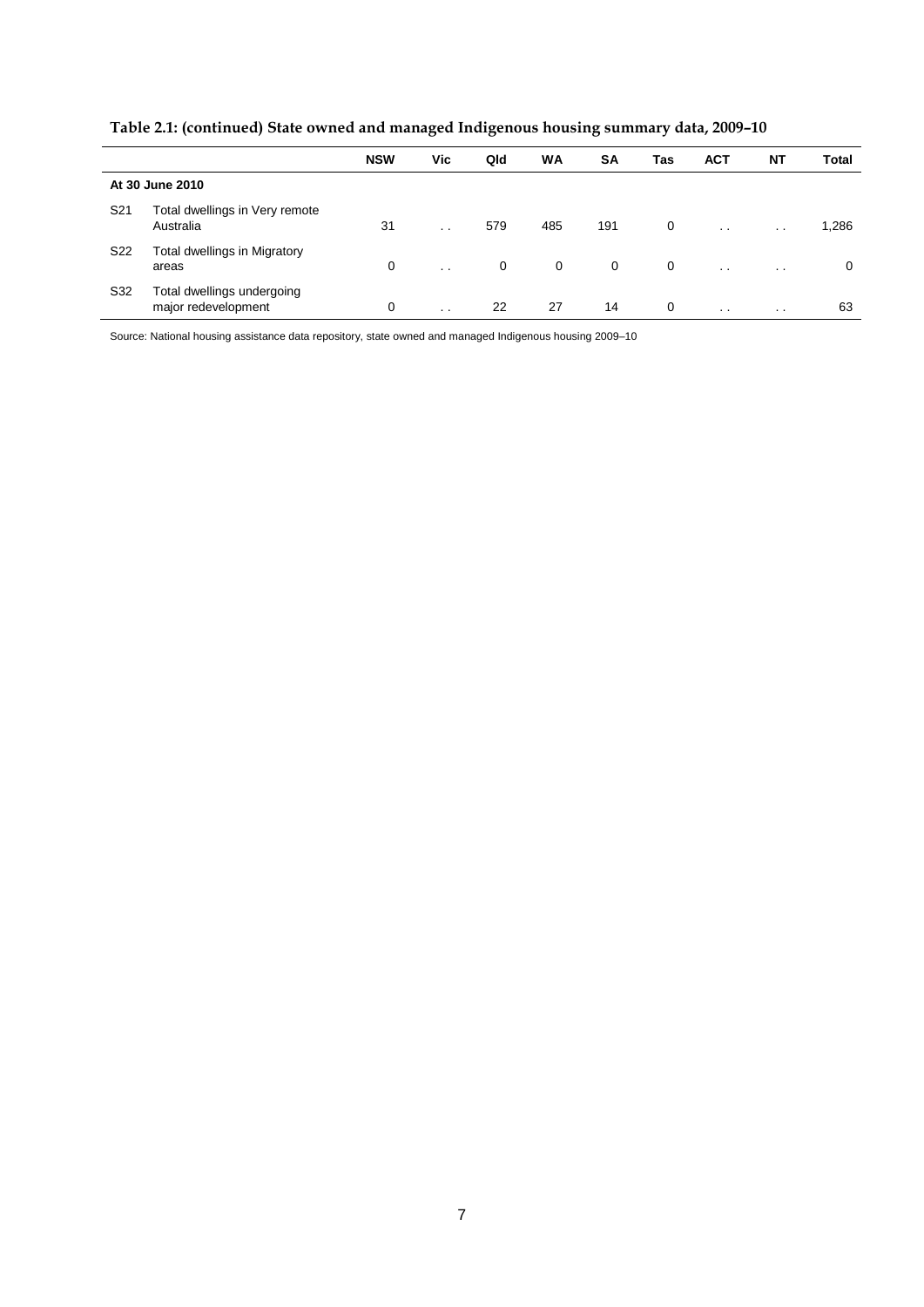## **Performance indicator specifications**

### **P2 Affordability**

This indicator assesses the level of housing affordability within state owned and managed Indigenous housing. It has two components:

(a) average weekly rental subsidy per rebated household, calculated as:

 $P2(a) = (AF2 - AF1) / SI$ 

- AF1 Total rent charged to tenants for week of 30 June 2010
- AF2 Total market rent value of dwellings for which a rent was charged for week of 30 June 2010
- S1 Total rebated households at 30 June 2010
- (b) the proportion of low income households spending more than 30% of their income in rent, calculated as:

 $P2(c) = [S13 \times 100] / S14$ 

- S13 Number of low income households paying more than 30% of equivalised gross income in rent at 30 June 2010
- S14 Total number of low income households occupying state owned and managed Indigenous housing for whom income details are known at 30 June 2010

Low income households in 2009–10 are defined as those households in the bottom 40 % of the equivalised disposable household income distribution (ABS definition).

Low income summary items and performance indicators sourced from the AIHW's National Housing Assistance Data Repository, and presented here use a modified definition of low income to that used by the ABS. Here low income households are defined as those in the bottom 40% of equivalised gross household income. Gross household income is the amount of income received by the household before any tax or levies are subtracted.

### **P3 Match of dwelling to household size**

This indicator measures the proportion of households where dwelling size is not appropriate due to overcrowding. This indicator is calculated as follows:

 $P3 = (HS1 \times 100) / HS2$ 

- HS1 Total number of households with overcrowding at 30 June 2010
- HS2 Total number of households occupying state owned and managed Indigenous housing for which tenancy composition and dwelling details are known at 30 June 2010

To derive the number of households with overcrowding, each household is assigned an occupancy status based on the following Canadian National Occupancy Standard (CNOS):

- There should be no more than 2 persons per bedroom
- Children less than 5 years old of different sexes may reasonably share a bedroom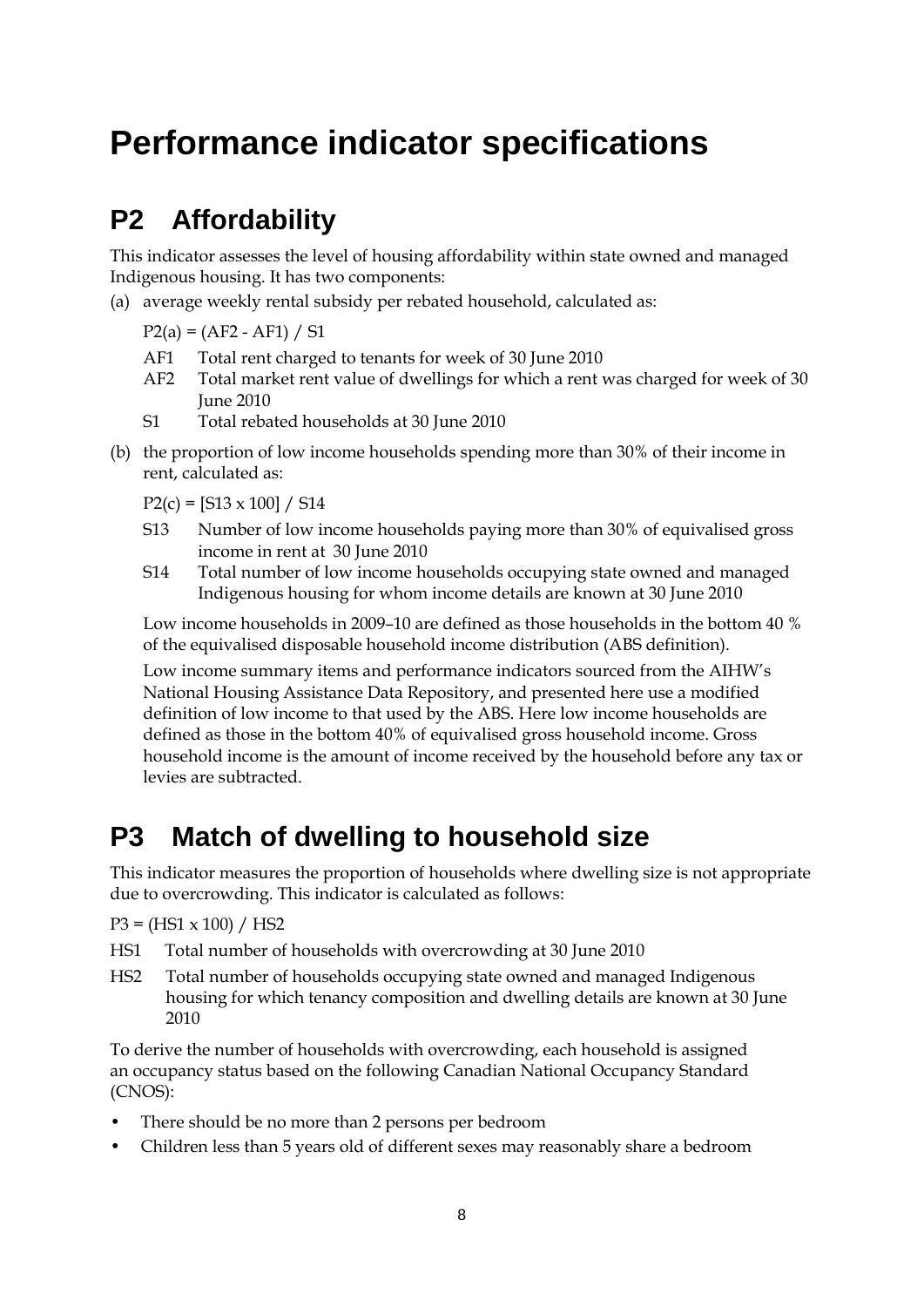- Children less than 18 years old of the same sex may reasonably share a bedroom
- Single household members 18 and over should have a separate bedroom, as should parents or couples.

Overcrowding occurs where one or more additional bedrooms are required to meet the CNOS.

### **P4 Low income**

This indicator assesses the low income need status of households receiving assistance. It measures the number of new low income households as a proportion of all new households for which income and tenancy composition details are known.

This performance indicator is calculated as:

 $P4(c) = (LI x 100) / (LI3)$ 

- LI1 Total number of new low income households at 30 June 2010
- LI3 Total number of new households at 30 June 2010 for which income and tenancy composition details are known

### **P5 Special needs**

This indicator assesses the special needs status of all households receiving assistance. Specifically, this is the proportion of new tenancies that are allocated to households with special needs which are defined as low income households:

- that have a household member with a disability; or
- where a principal tenant is aged 24 years or under; or
- where a principal tenant is aged 55 years or more.

This performance indicator is calculated as follows:

 $P5 = (SN1 \times 100) / S2$ 

- SN1 Total number of new households with special needs for year ending 30 June 2010
- S2 Total number of new households assisted for year ending 30 June 2010

### **P6 Priority access to those in greatest need**

Greatest need households are defined as low income households that at the time of allocation were subject to one or more of the following circumstances:

- they were homeless
- their life or safety was at risk in their accommodation
- their health condition was aggravated by their housing
- their housing was inappropriate to their needs
- they had very high rental housing costs.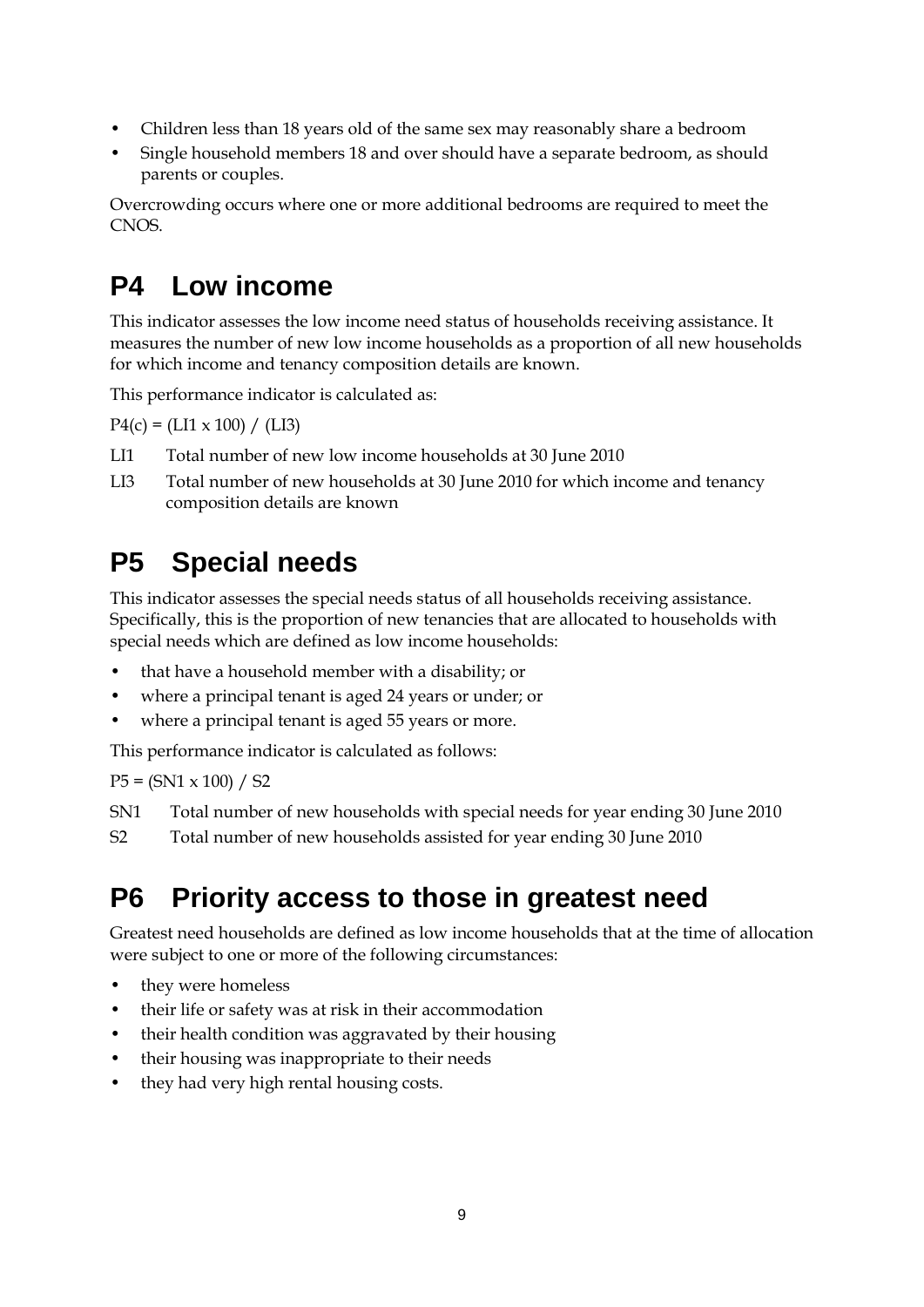This indicator provides a measure of whether households in greatest need are given priority access to housing, by assessing the proportion of new allocations to households in greatest need that were allocated housing in:

- under 3 months  $(P6(a))$
- $\frac{3}{5}$  months to less than 6 months (P6(b))
- 6 months to less than 1 year  $(P6(c))$
- 1 year to less than 2 years  $(P6(d))$
- 2 years or more  $(P6(e))$ .

P6 provides the proportion of total new allocations in the year ending 30 June 2010 to households that met the definition of greatest need.

The indicators are calculated as follows:

 $P6(a) = (PA1 \times 100) / PA7$  $P6(b) = (PA2 \times 100) / PA8$  $P6(c) = (PA3 \times 100) / PA9$  $P6(d) = (PA4 \times 100) / PA10$  $P6(e) = (PA5 \times 100) / PA11$  $P6 = (PA6 \times 100) / PA12$ 

- PA1 Total number of new greatest need households allocated housing in less than 3 months for year ending 30 June 2010
- PA2 Total number of new greatest need households allocated housing in 3 months to less than 6 months for year ending 30 June 2010
- PA3 Total number of new greatest need households allocated housing in 6 months to less than 1 year for year ending 30 June 2010
- PA4 Total number of new greatest need households allocated housing in 1 year to less than 2 years for year ending 30 June 2010
- PA5 Total number of new greatest need households allocated housing in 2 years or more for year ending 30 June 2010
- PA6 Total number of all new greatest need households allocated housing for year ending 30 June 2010
- PA7 Total number of new households allocated housing in less than 3 months for year ending 30 June 2010
- PA8 Total number of new households allocated housing in 3 months to less than 6 months for year ending 30 June 2010
- PA9 Total number of new households allocated housing in 6 months to less than 1 year for year ending 30 June 2010
- PA10 Total number of new households allocated housing in 1 year to less than 2 years for year ending 30 June 2010
- PA11 Total number of new households allocated housing in 2 years or more for year ending 30 June 2010
- PA12 Total number of all new households allocated housing for year ending 30 June 2010.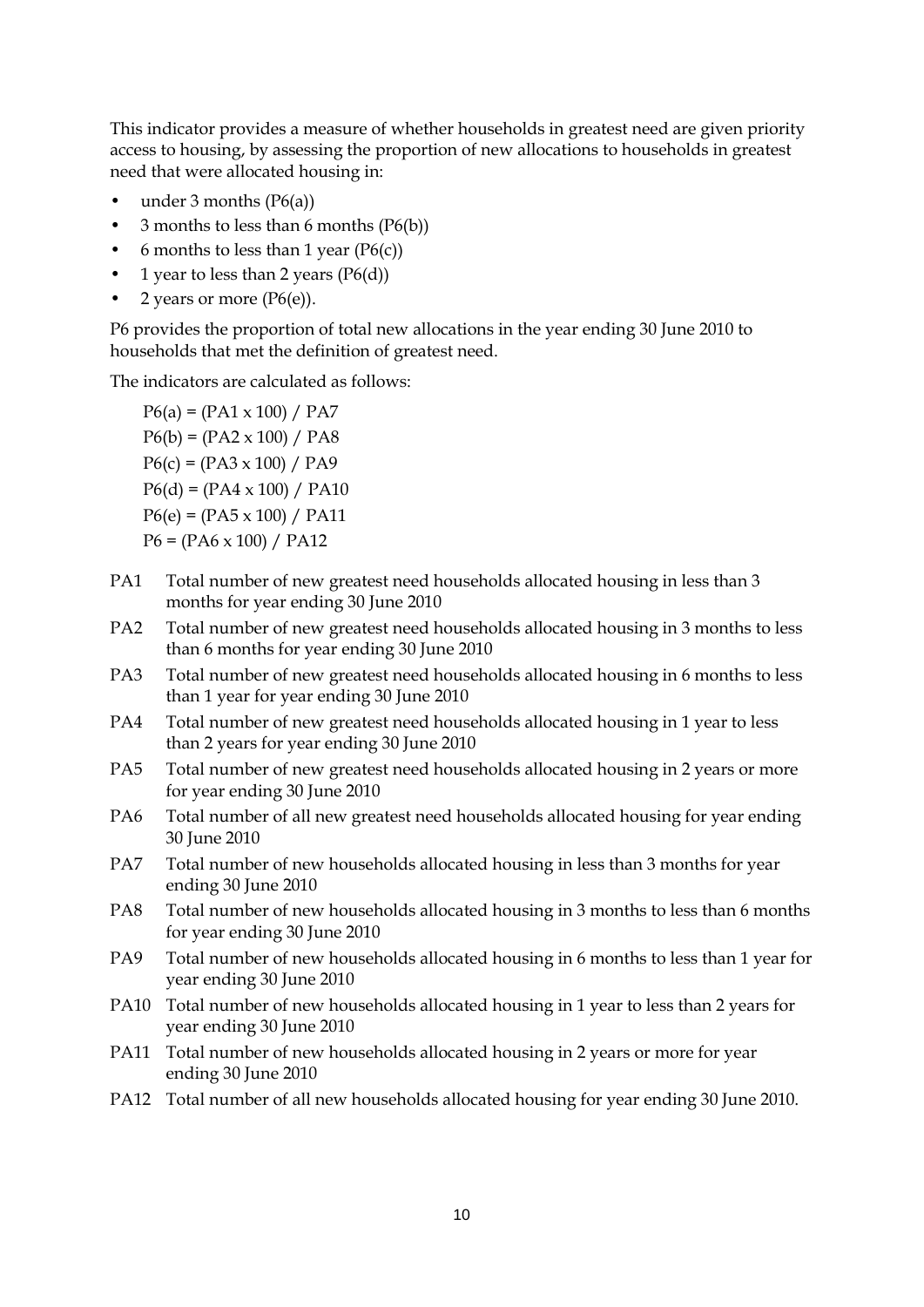### **P9 Occupancy rate**

This indicator assesses the utilisation of state owned and managed Indigenous housing stock by measuring the occupancy rate of rental housing stock.

This indicator is calculated as:

 $P9 = (OR1 \times 100) / OR2$ 

- OR1 Total number of occupied dwellings at 30 June 2010
- OR2 Total number of dwellings at 30 June 2010

### **P10 Turnaround time**

This indicator measures the average time taken for occupancy of dwelling stock that are available to rent through normal processes.

This indicator is calculated as:

 $P10 = (TT1) / (TT2)$ 

- TT1 Total number of days that dwellings were vacant for year ending 30 June 2010
- TT2 Total number of vacancy episodes for year ending 30 June 2010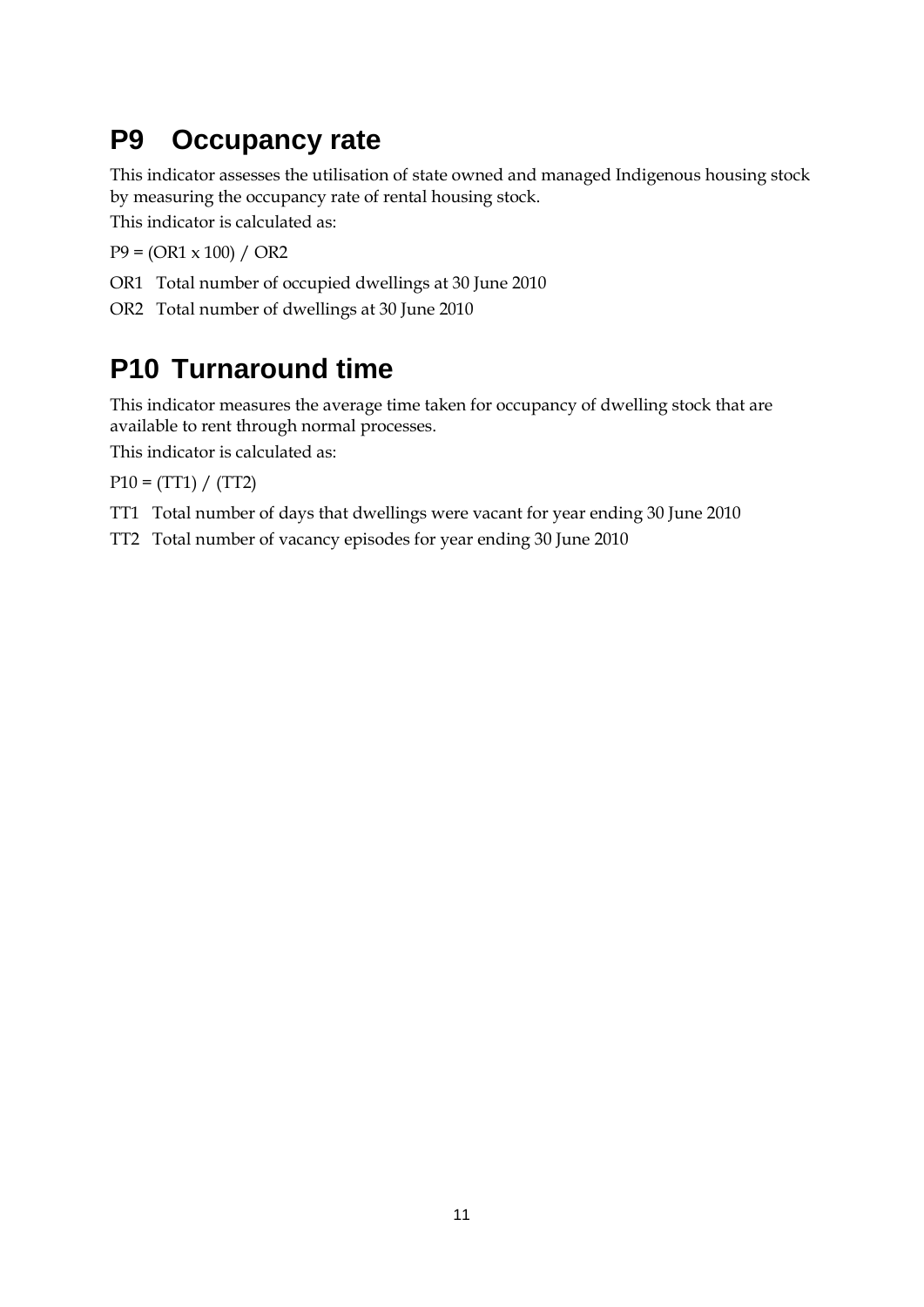## **Performance indicators**

**Table 2.2: State owned and managed Indigenous housing: P2 affordability, for week of 30 June 2010**

|                 |                                                                                      | <b>NSW</b> | Vic                  | Qld   | <b>WA</b> | SΑ    | Tas  | <b>ACT</b>           | NΤ                   | <b>Total</b> |
|-----------------|--------------------------------------------------------------------------------------|------------|----------------------|-------|-----------|-------|------|----------------------|----------------------|--------------|
| AF <sub>1</sub> | Total rents charged<br>(S'000)                                                       | 665.1      | $\ddot{\phantom{0}}$ | 393.6 | 245.6     | 201.7 | 41.2 | $\ddot{\phantom{0}}$ | $\ddot{\phantom{a}}$ | 1,547.2      |
| AF <sub>2</sub> | Total market rent value of<br>dwellings for which a rent<br>was charged (\$'000)     | 946.7      | $\ddot{\phantom{a}}$ | 847.1 | 396.2     | 402.0 | 68.8 | $\cdot$ .            | $\ddot{\phantom{0}}$ | 2,660.8      |
| P2(a)           | Average weekly rental<br>subsidy per rebated<br>household (\$)                       | 105.6      | $\ddot{\phantom{0}}$ | 158.7 | 92.6      | 124.1 | 99.4 | $\cdot$ .            | $\cdot$ .            | 123.1        |
| P2(c)           | Proportion of low income<br>households spending > 30%<br>of their income in rent (%) | 0.1        | $\cdot$ .            | 0.0   | 2.0       | 2.2   | 0.0  | $\cdot$ .            | $\cdot$ $\cdot$      | 0.8          |

*Source:* National housing assistance data repository, state owned and managed Indigenous housing 2009–10

#### **Table 2.3: State owned and managed Indigenous housing: P3 match of dwelling to household size, at 30 June 2010**

|                 |                                                                                     | <b>NSW</b> | Vic             | Qld   | WA    | <b>SA</b> | Tas | <b>ACT</b>      | NT        | Total |
|-----------------|-------------------------------------------------------------------------------------|------------|-----------------|-------|-------|-----------|-----|-----------------|-----------|-------|
| HS <sub>1</sub> | Total households with<br>overcrowding                                               | 88         | $\cdot$ .       | 461   | 256   | 191       | 16  | $\cdot$ $\cdot$ | $\cdot$ . | 1,012 |
| HS <sub>2</sub> | Total households for which<br>tenancy composition and<br>dwelling details are known | 2,631      |                 | 3,147 | 2,087 | 1.741     | 325 | $\cdot$ $\cdot$ | $\cdot$ . | 9,931 |
| P <sub>3</sub>  | Proportion of households<br>where dwelling size is not<br>appropriate due to        |            |                 |       |       |           |     |                 |           |       |
|                 | overcrowding (%)                                                                    | 3.3        | $\cdot$ $\cdot$ | 14.6  | 12.3  | 11.0      | 4.9 | $\cdot$ $\cdot$ | $\sim$    | 10.2  |

*Source:* National housing assistance data repository, state owned and managed Indigenous housing 2009–10

#### **Table 2.4: State owned and managed Indigenous housing: P4 low income, at 30 June 2010**

|                 |                                                                         | <b>NSW</b> | Vic       | Qld   | WA    | SΑ    | Tas  | <b>ACT</b> | <b>NT</b>       | Total |
|-----------------|-------------------------------------------------------------------------|------------|-----------|-------|-------|-------|------|------------|-----------------|-------|
| L11             | New households with low<br>income                                       | 2,633      |           | 2,912 | 2,020 | 1,603 | 307  | $\sim$     | $\cdot$ $\cdot$ | 9,475 |
| L <sub>13</sub> | New households where<br>income details are known                        | 2,667      |           | 3,142 | 2,085 | 1,752 | 325  | $\sim$     | $\cdot$ $\cdot$ | 9,971 |
| P4(c)           | The proportion of new low<br>income households of all<br>new households | 98.7       | $\cdot$ . | 92.7  | 96.9  | 91.5  | 94.5 | $\sim$     | $\cdot$ $\cdot$ | 95.0  |
|                 |                                                                         |            |           |       |       |       |      |            |                 |       |

*Source:* National housing assistance data repository, state owned and managed Indigenous housing 2009–10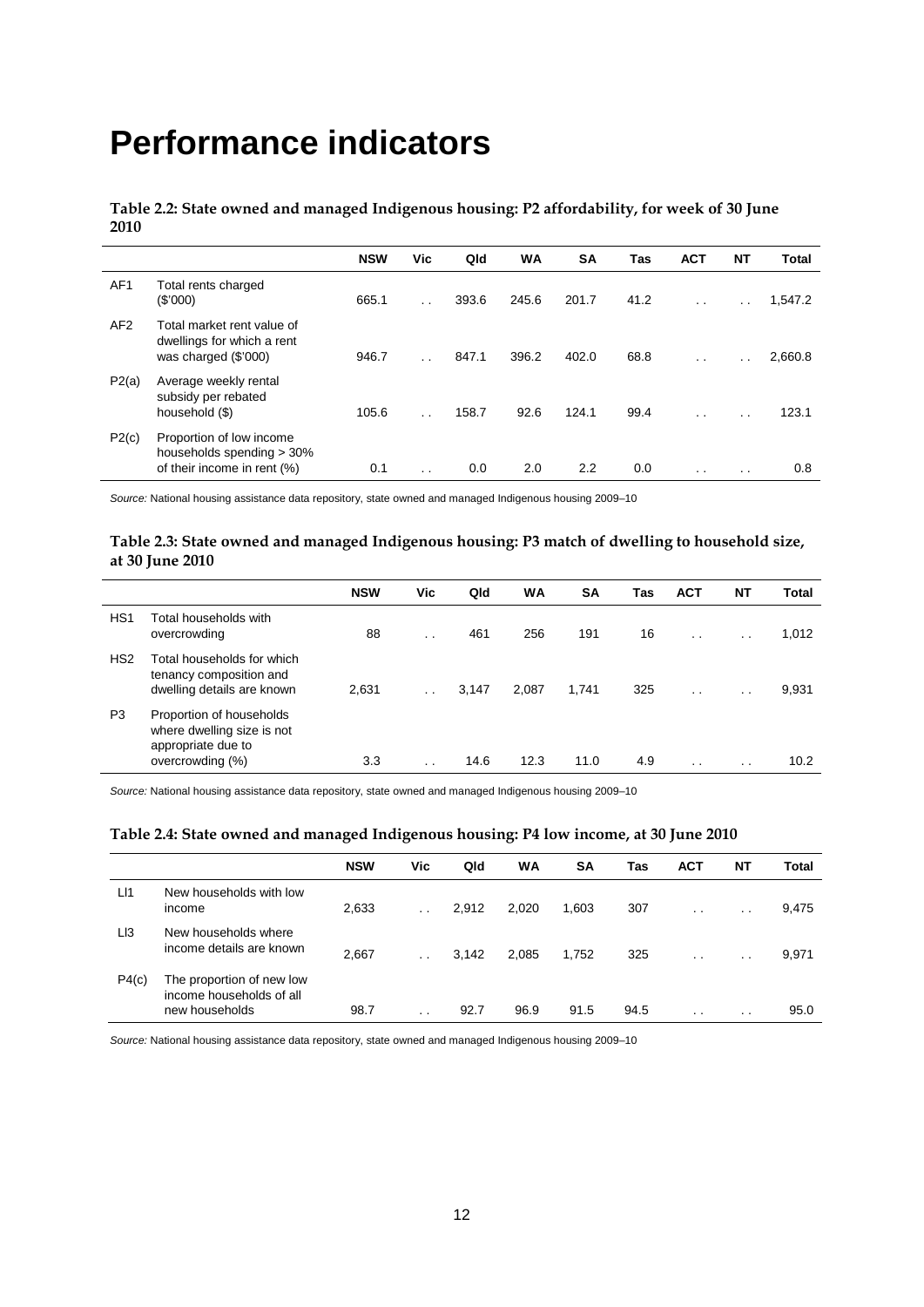|                 |                                                                                       | <b>NSW</b> | Vic                  | Qld  | WA   | <b>SA</b> | Tas  | <b>ACT</b>      | ΝI              | Total |
|-----------------|---------------------------------------------------------------------------------------|------------|----------------------|------|------|-----------|------|-----------------|-----------------|-------|
| SN <sub>1</sub> | New households with<br>special needs                                                  | 189        | $\ddot{\phantom{0}}$ | 178  | 87   | 78        | 16   | $\cdot$ $\cdot$ | $\cdot$ $\cdot$ | 548   |
| P <sub>5</sub>  | Proportion of new<br>tenancies allocated to<br>households with special<br>needs $(%)$ | 52.2       | $\sim$               | 56.7 | 38.5 | 55.3      | 61.5 | $\cdot$ $\cdot$ | $\cdot$ $\cdot$ | 51.3  |

### **Table 2.5: State owned and managed Indigenous housing: P5 Special needs, for year ending 30 June 2010**

*Source:* National housing assistance data repository, state owned and managed Indigenous housing 2009–10

#### **Table 2.6: State owned and managed Indigenous housing: P6 priority access to those in greatest need, for year ending 30 June 2010**

|                 |                                                                                                        | <b>NSW</b> | Vic                  | Qld | <b>WA</b>      | <b>SA</b> | <b>Tas</b> | <b>ACT</b>           | <b>NT</b> | <b>Total</b> |
|-----------------|--------------------------------------------------------------------------------------------------------|------------|----------------------|-----|----------------|-----------|------------|----------------------|-----------|--------------|
| PA <sub>1</sub> | Total number of new greatest need<br>households allocated housing in less<br>than 3 months             | 43         | $\ddot{\phantom{0}}$ | 67  | 22             | 67        | n.a.       | $\ddot{\phantom{0}}$ |           | 199          |
| PA <sub>2</sub> | Total number of new greatest need<br>households allocated housing in 3<br>months to less than 6 months | 27         | $\ddot{\phantom{0}}$ | 60  | 16             | 12        | n.a.       | . .                  |           | 115          |
| PA <sub>3</sub> | Total number of new greatest need<br>households allocated housing in 6<br>months to less than 1 year   | 29         | $\ddot{\phantom{0}}$ | 70  | 30             | 13        | n.a.       |                      |           | 142          |
| PA4             | Total number of new greatest need<br>households allocated housing in 1 year<br>to less than 2 years    | 10         |                      | 30  | 33             | 25        | n.a.       |                      |           | 98           |
| PA <sub>5</sub> | Total number of new greatest need<br>households allocated housing in 2 years<br>or more                | 17         | $\ddot{\phantom{a}}$ | 11  | $\overline{7}$ | 8         | n.a.       | $\ddot{\phantom{0}}$ |           | 43           |
| PA <sub>6</sub> | Total number of all new greatest need<br>households allocated housing                                  | 126        |                      | 238 | 108            | 125       | n.a.       | $\ddot{\phantom{1}}$ |           | 597          |
| PA7             | Total number of new households<br>allocated housing in less than 3 months                              | 93         |                      | 89  | 61             | 72        | 6          |                      |           | 321          |
| PA <sub>8</sub> | Total number of new households<br>allocated housing in 3 months to less<br>than 6 months               | 47         | $\ddot{\phantom{a}}$ | 71  | 18             | 14        | 5          |                      |           | 155          |
| PA <sub>9</sub> | Total number of new households<br>allocated housing in 6 months to less<br>than 1 year                 | 79         |                      | 99  | 41             | 13        | 6          |                      |           | 238          |
| <b>PA10</b>     | Total number of new households<br>allocated housing in 1 year to less than<br>2 years                  | 71         | $\ddot{\phantom{0}}$ | 41  | 51             | 30        | 4          |                      |           | 197          |
| <b>PA11</b>     | Total number of new households<br>allocated housing in 2 years or more                                 | 72         | $\ddot{\phantom{0}}$ | 14  | 54             | 12        | 5          |                      |           | 157          |
| <b>PA12</b>     | Total number of all new households<br>allocated housing                                                | 362        | $\ddot{\phantom{0}}$ | 314 | 225            | 141       | 26         | $\ddot{\phantom{0}}$ | . .       | 1,068        |

*(continued)*